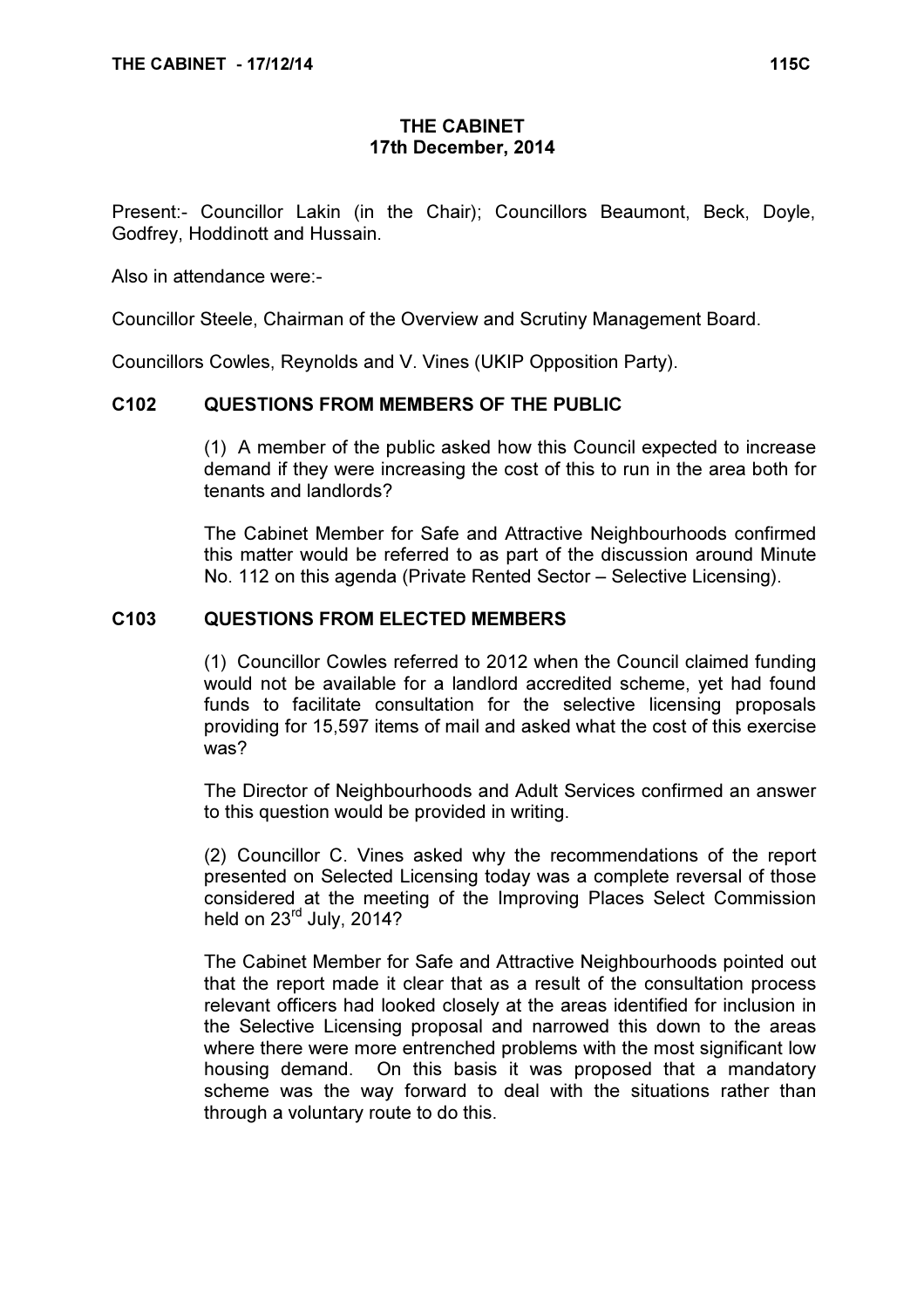The Director of Housing and Neighbourhoods also pointed out that an alternative proposal by a group of landlords had been taken into account and as a result the spread of the area of the proposal had been reduced by approximately one third to concentrate on the more acute problem areas. Landlords had to take their responsibility seriously, as did other agencies and the Council and this could only be achieved by the introduction of a mandatory scheme.

In a supplementary question Councillor C. Vines asked why did the recommendation request that the Mayor exempt this report from the call-in process and bring this to an early conclusion? This was clearly not right and should not be rushed through, therefore, not allowing Opposition Members to question it.

The Director of Legal and Democratic Services clarified the position with regards to the statutory call-in procedure and pointed out the request had been made on the grounds that it was urgent as publicity was required to start within seven days of the decision to designate. This proposal had been the subject of deliberation for a long period of time and had been presented for consideration by Scrutiny on two occasions.

(Councillor Cowles declared an interest in Minute No. 112 (Selective Licensing) as he was a landlord in the Rotheram Borough, but not in the areas proposed within this scheme. He had consulted Legal Services regarding his interest and was informed there was no reason for him to leave the meeting as he had not vested interest in those areas)

#### C104 DECLARATIONS OF INTEREST

 Councillors Doyle, Hoddinott and Hussain declared personal interests in Minute No. 112 (Selective Licensing) on the grounds that they or their families were rented property owners and left the room whilst the report was discussed.

### C105 REVENUE BUDGET MONITORING FOR THE PERIOD ENDING 31ST OCTOBER 2014

 Councillor Hoddinott, Deputy Leader, introduced a report by the Strategic Director of Resources and Transformation which provided details of progress on the delivery of the Revenue Budget for 2014/15 based on performance for the first seven months of this financial year. It was currently forecast that the Council would overspend against its Budget by £2.976m (+1.4%); an improvement of £129k since the last report to Cabinet in October (August monitoring report).

The current forecast outturn excluded the costs of implementing recommendations from the Jay report and the Ofsted Inspection, and the costs which would be borne by the Council in respect of the Corporate Governance Inspection.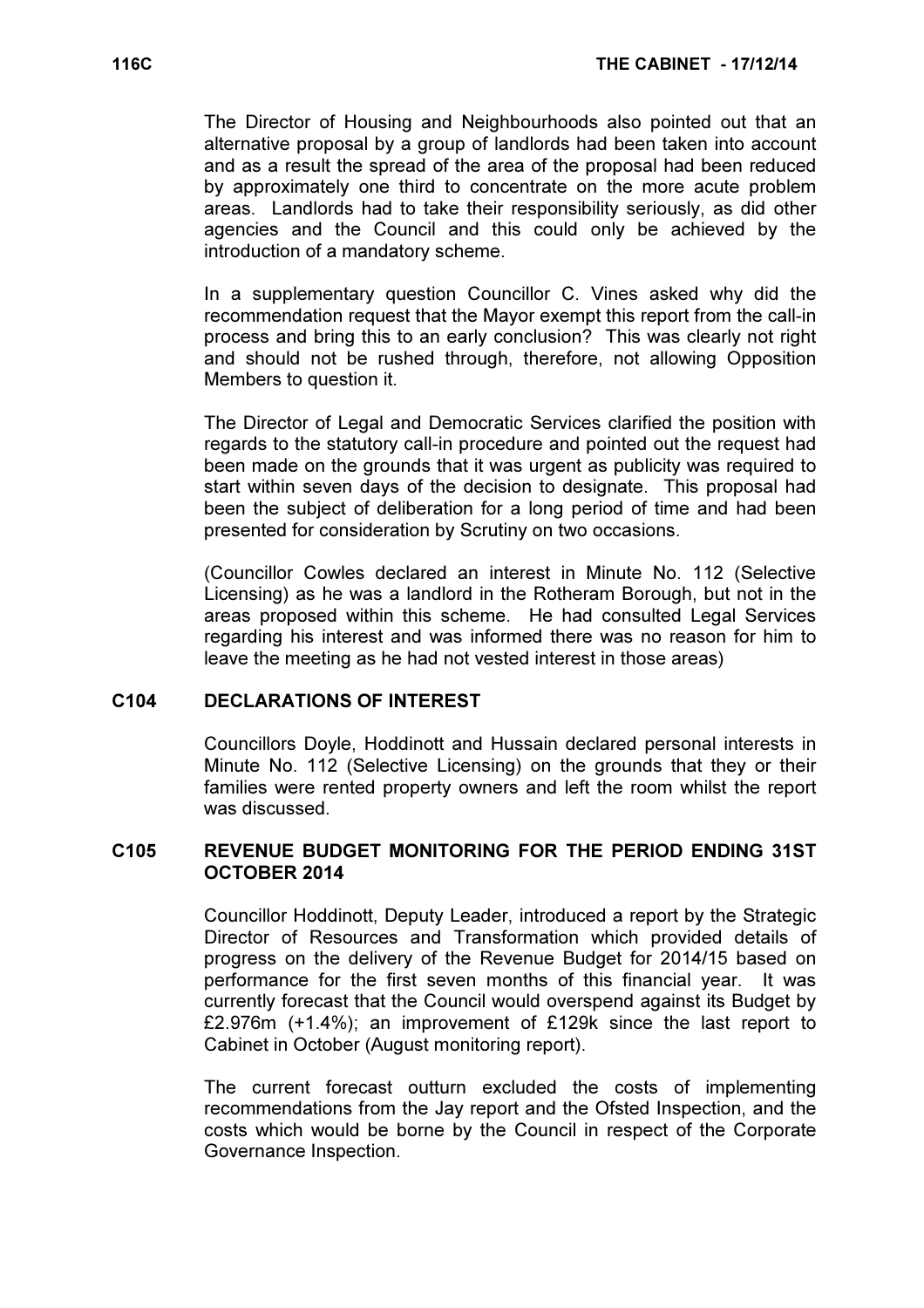The main reasons for the forecast overspend were:-

- The continuing service demand and cost pressures for safeguarding vulnerable children across the Borough.
- Cost pressures arising from some schools converting to academies.
- Continuing Health Care income pressures and demand pressures for Direct Payments within Older People and Physical and Sensory Disability clients.

The moratorium on non-essential spend implemented on 2nd September was noted and would continue until the end of March, 2015. This would assist with reducing the forecast overspend.

Continued close management of spend remained essential if the Council was to deliver a balanced outturn and preserve its successful track record in managing both its in year financial performance and its overall financial resilience.

Cabinet Members again referred to the requirement of the Local Authority to pick up the deficits for schools converting to sponsored academies and asked why this was allowed as this could lead to a precedent being set for other schools to follow and was informed that this was a Central Government directive and the designated Strategic Director of Children and Young People's Services would be adopting a more robust approach when dealing with schools.

Resolved:- That the current forecast outturn and the continuing financial challenge for the Council to deliver a balanced revenue budget for 2014/15 be noted.

# C106 CAPITAL PROGRAMME MONITORING 2014/15 AND CAPITAL PROGRAMME BUDGET 2015/16 TO 2016/17

 Councillor Hoddinott, Deputy Leader, introduced a report by the Strategic Director of Resources and Transformation which provided details of the current forecast outturn for the 2014/15 programme and enabled the Council to review the capital programme for the financial years 2015/16 and 2016/17.

The budget process that led to the original Capital Programme for 2014/15 to 2016/17 ensured that the Council's capital investment plans were aligned with its strategic priorities and vision for Rotherham.

In order to maintain that strategic link, and make best use of the capital resources available to the Council, it was important that this programme was kept under regular review and where necessary revisions made. This programme was last reviewed in September, 2014, and had now been the subject of a further review, the results of which were reflected in the Directorate summary table presented as part of the report. A detailed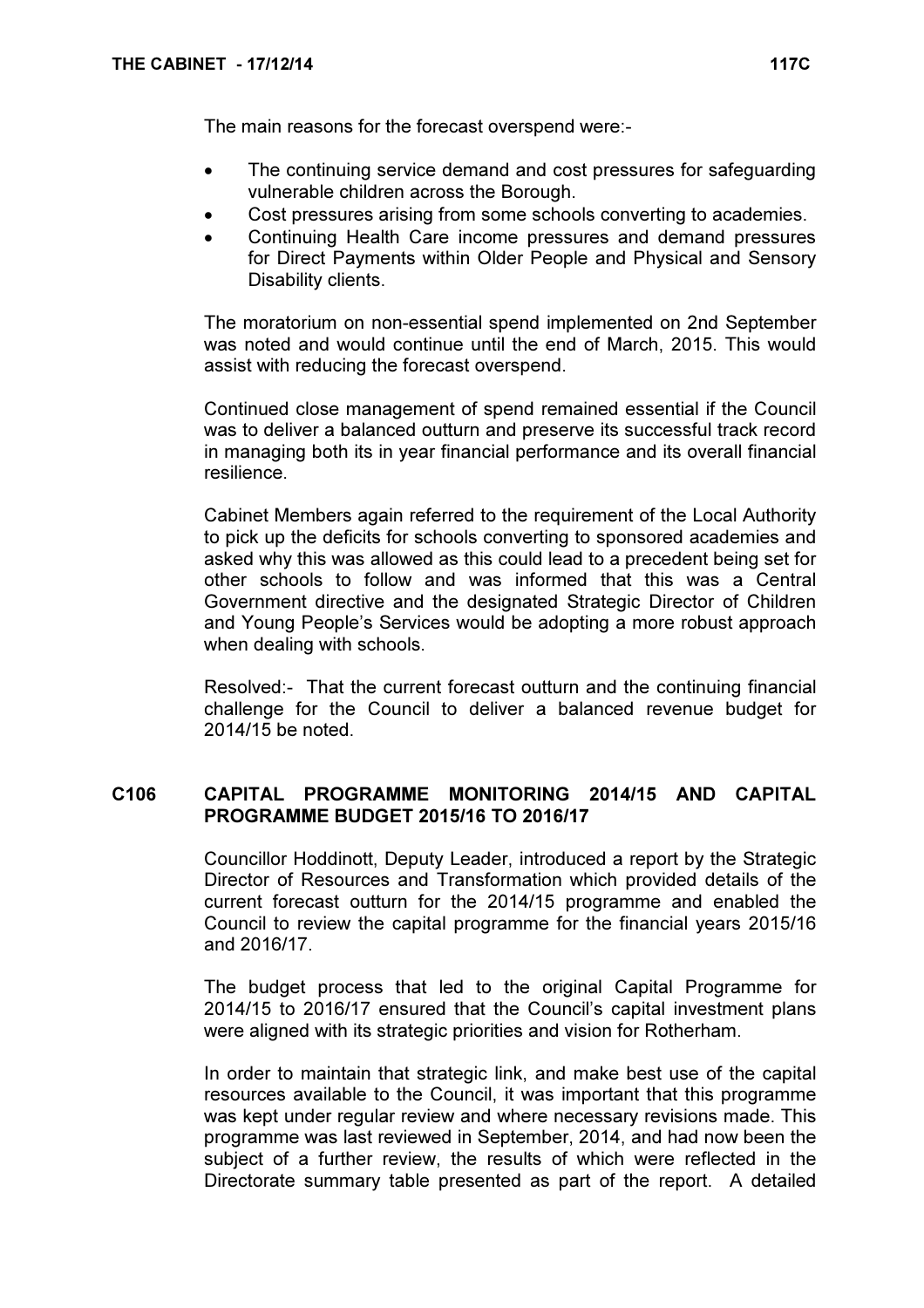analysis of the programme for each Directorate was attached as part of the report.

The financial implications of the Programme were reflected in the Council's Medium Term Financial Strategy (MTFS) and Treasury Management and Investment Strategy.

This updated programme had been prepared in light of the capital resources known to be available to the Council over these financial years and estimated on a prudent basis.

The Council was continuing to undertake a comprehensive review of its assets and buildings portfolio, with the aim to rationalise both its operational and non-operational asset holdings, which may contribute both a future capital receipt and a revenue saving.

(1) Resolved:- That the contents of this report be noted.

(2) Recommended:- That the updated 2014/15 to 2016/17 Capital Programme be approved, in particular noting the following major additions to the Capital Programme and supplementary approvals to existing schemes:-

- New Central Primary School, Eldon Road. (Additional cost of £1.050m, Minute F5 Cabinet Member for Children and Education Services, 16th September 2014).
- Rawmarsh St. Mary's PRU (Cost of £0.069m. Works approved by the former Strategic Director of Children and Young People's Services, Joyce Thacker, 23rd July 2014).
- Thrybergh Country Park Phased Improvements (Cost of £0.136m. Works approved by the Director of Internal Audit and Asset Management, Colin Earl, 5th November 2014 and reported to CSART, 27th November 2014).
- Aston, Aughton and Swallownest Phase 2 Drainage Works (Cost of £0.145m. Grant funding allocated by the Environment Agency.).
- Bailey House Renovation project (Additional cost of £0.034m approved by CSART, 23rd October 2014. Original project approval, Minute C34 Cabinet, 21st July 2010).

Where not funded by grant or by the service, the revenue implications from these schemes has been built into the Council's MTFS assumptions.

# C107 MID YEAR TREASURY MANAGEMENT AND PRUDENTIAL INDICATORS MONITORING REPORT 2014/15

 Councillor Hoddinott, Deputy Leader, introduced a report by the Strategic Director of Resources and Transformation which detailed how the regulatory framework of treasury management required the Council to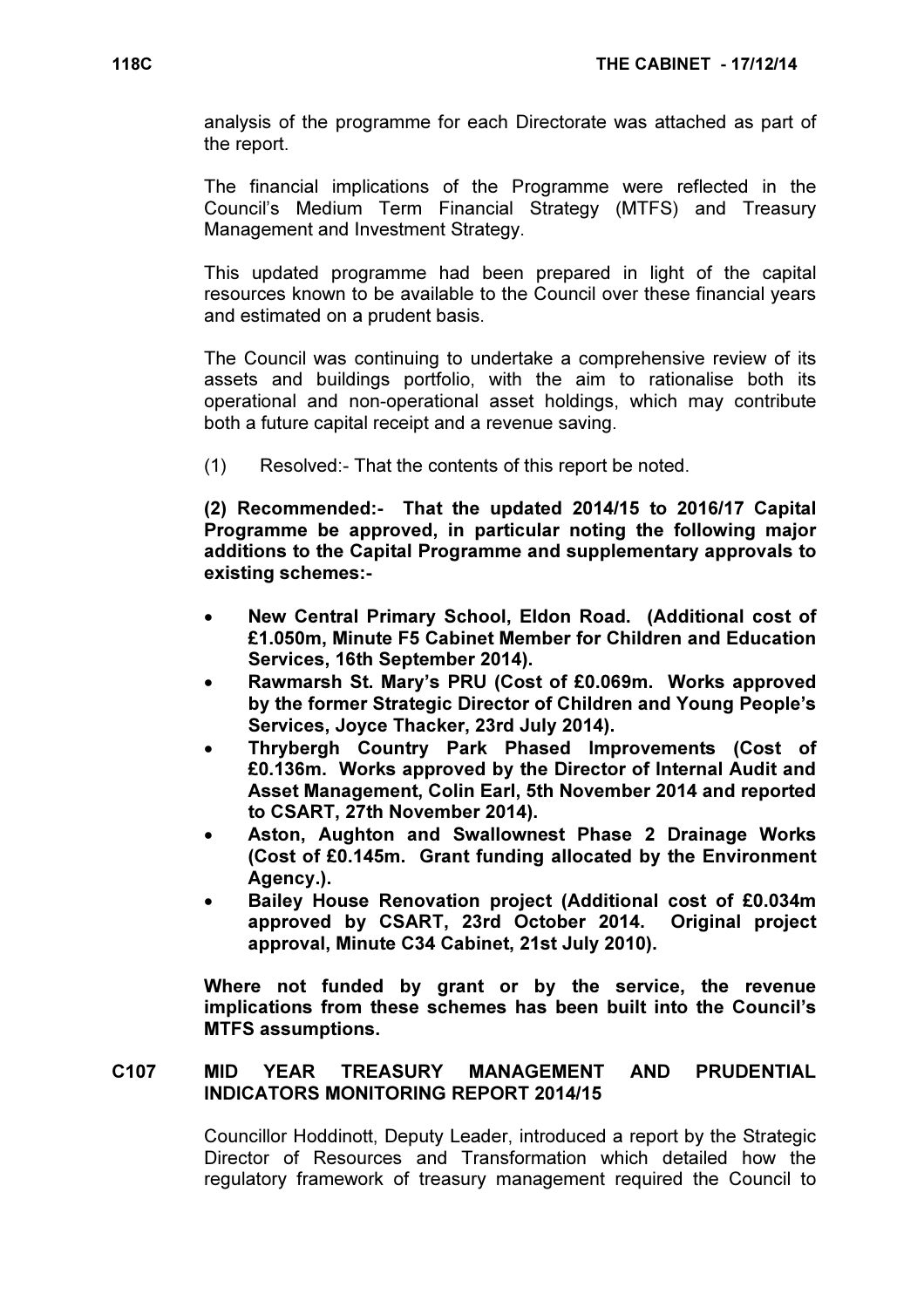receive a mid-year treasury review, in addition to the forward looking annual treasury strategy and backward looking annual treasury report required previously.

This report met that requirement. It also incorporated the needs of the Prudential Code to ensure adequate monitoring of the capital expenditure plans and the Council's prudential indicators (PIs).

The report was structured to highlight the key changes to the Council's capital activity (the PIs) and the actual and proposed treasury management activity (borrowing and investment).

A technical and complex reported the key messages for Members were:-

- a. Investments the primary governing principle remained security over return and the criteria for selecting counterparties reflected this.
- b. Borrowing overall this would remain fairly constant over the period covered by this report and the Council would remain under-borrowed against the borrowing requirement due to the cost of carrying debt. New borrowing would generally only be taken up as debt matures.
- c. Governance strategies and monitoring ware undertaken by Audit Committee which considered this report on 19th November, 2014 and also received the associated training to fully comprehend the content.

Cabinet Members sought information on the current position with regards to the investments in Icelandic Banks and received an update which confirmed that around £106,000 was still outstanding. The recovery auction co-ordinated by the Local Government Association led to much of the other investment being recovered and left a shortfall of £46,000. However, it was anticipated that the £106,000 still outstanding from Heritage would be expected to be recovered in full, hopefully sooner than the timescales projected.

It was also noted that whilst it was normal practice for Banks to undertake stress tests, this was not something the Council performed and was undertaken through the Financial Services Association and the Bank of England. However, the Council did receive a counterparty list on a daily basis and only ever made investments with higher rated institutions with premium security.

It was suggested that when training was undertaken in the future for the Audit Committee this be extended to include Cabinet Members due to the complex nature of the report. However, it was acknowledged that future reports be indexed for acronyms and plain English be used as standard.

(1) Resolved:- That the treasury activity report be noted.

(2) Recommended:- That the changes to the 2014/15 prudential indicators be approved.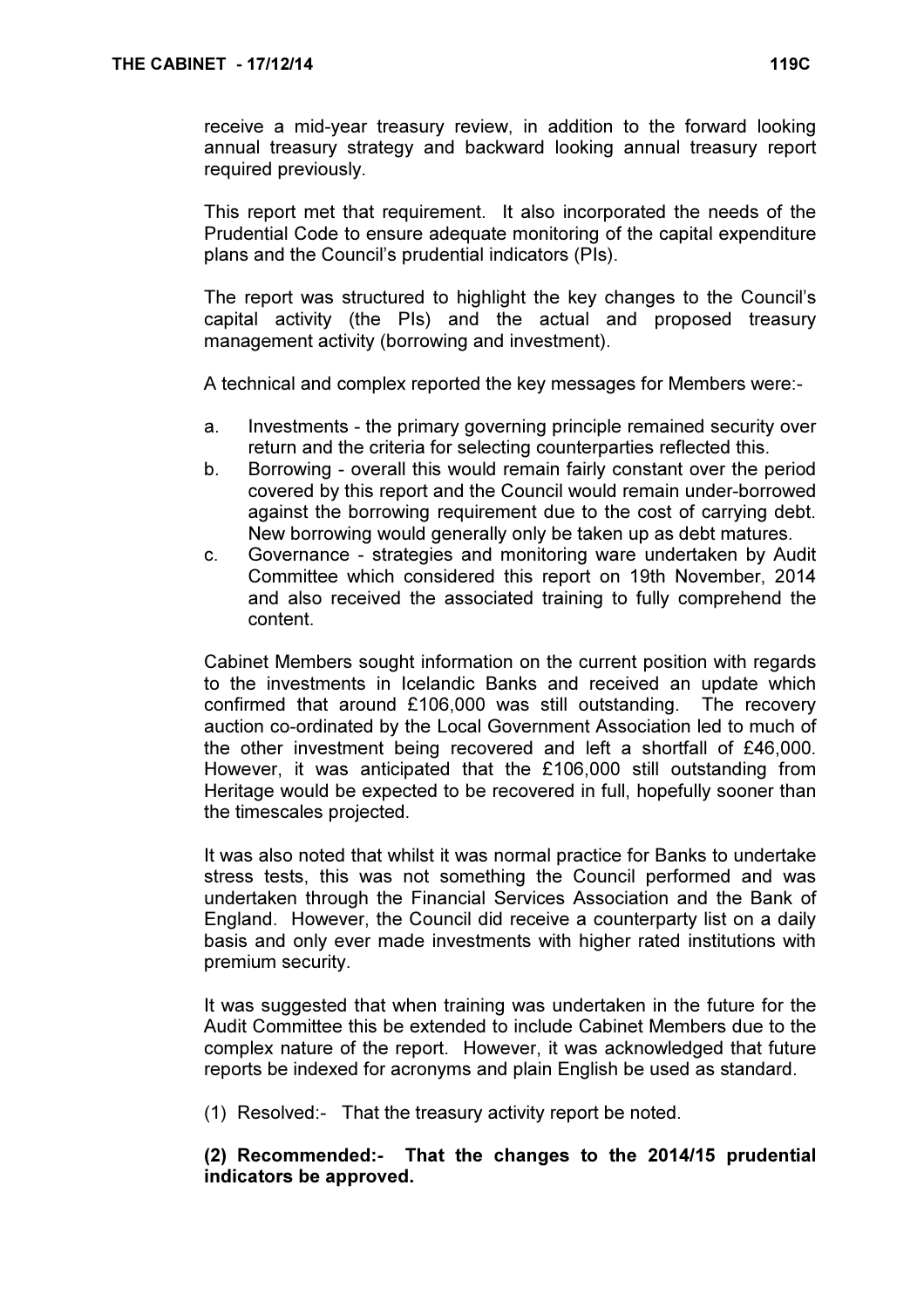### C108 EDUCATION OUTCOMES IN ROTHERHAM SCHOOLS AND **SETTINGS**

 Councillor Beaumont, Cabinet Member for Education and Children's Services, introduced a report by the Head of School Effectiveness, which provided the education outcomes in Rotherham for 2014, how they compare to previous years and to the national average.

Results included in this report for Key Stage 2 and Key Stage 4 in 2014 were provisional, final published data was to be released by the Department for Education in January, 2015.

The National Curriculum was divided into Key Stages that children were taken through during their school life and these and their respective results were set out in detail as part of the report.

However, it was noted that the outcomes for Rotherham's young people was progressing at all stages, including KS1 and KS2, and work with schools would continue to ensure that progress was speeded up to catch up with the progress demonstrated within Early Years and KS4.

In response to queries about the level of challenge to maintained schools and academies it was noted that the Local Authority had responsibility to challenge performance to all schools if it was felt not to be appropriate or if there were particular concerns or issues with effective leadership.

Pupil Premium progress was also maintained and groups of young people monitored closely where there may be significant gaps. All schools had to report on the use of Pupil Premium on their website. The responsibility of the Local Authority for Pupil Premium for looked after children was to be updated early in the new year.

Clarification was also sought on the use of two averages in the report (state funded and independent) and more detailed information would be provided to all Cabinet Members in due course.

Cabinet Members sought further information on the curriculums at KS4 and 5 and the move away from the vocational qualifications for young people who were less successful with the academic route and how these qualifications were captured within the results. It was noted that the curriculums were set by schools whilst complying with the rules and regulations of the qualifications that needed to be offered.

Cabinet Members welcomed the work being undertaken with Post-16 providers and noted the good progress being made, the links to the labour market and the dynamic response to the needs of young people and the needs of employers.

Resolved:- (1) That the contents of this report be noted.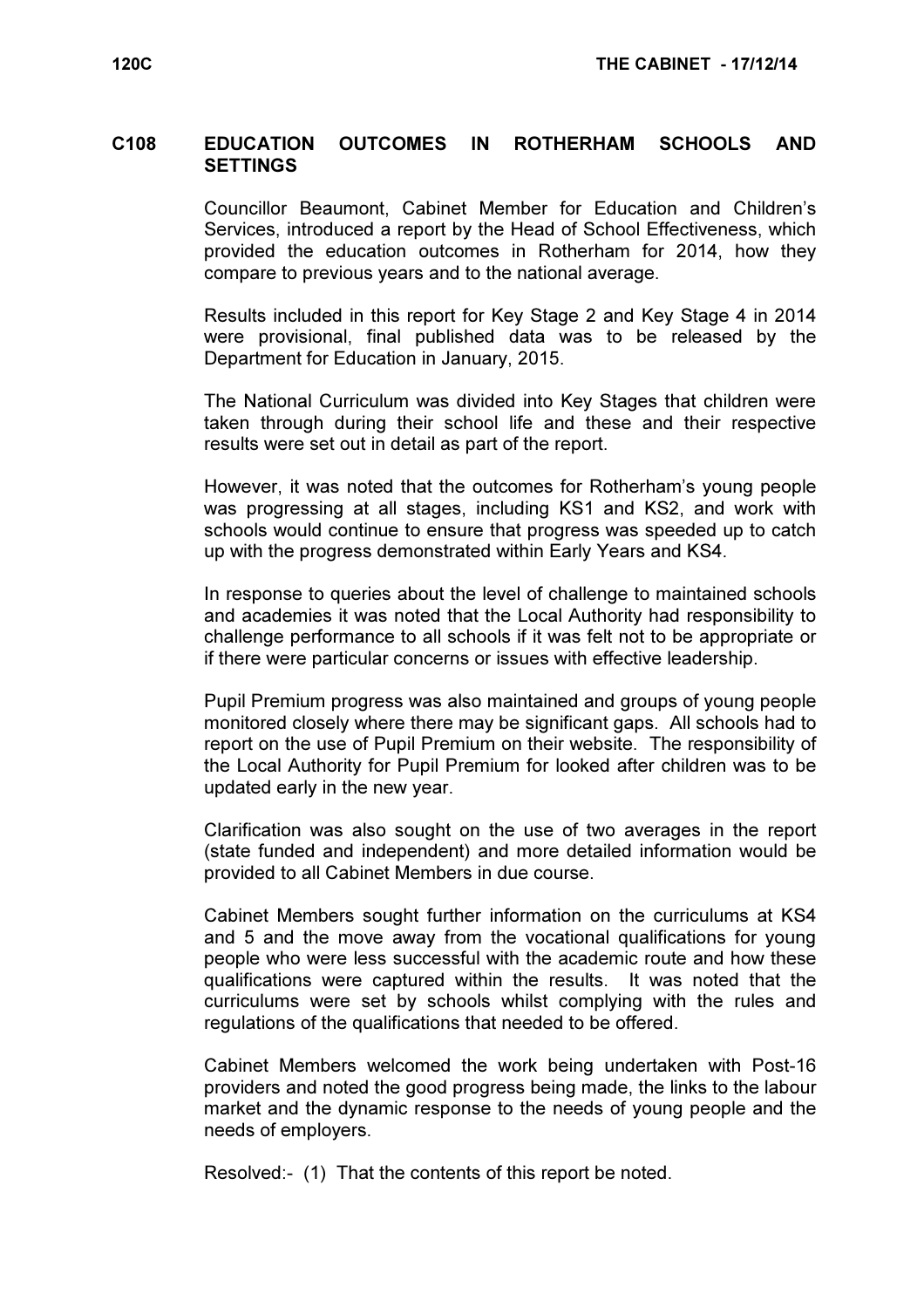(2) That the responses to queries relating to the differences between state funded and independent averages would be provided and circulated to all Cabinet Members for information.

### C109 ROTHERHAM LOCAL SAFEGUARDING CHILDREN BOARD ANNUAL REPORT 2013-14

 Consideration was given to the 2013-14 Rotherham Local Safeguarding Children's Board Annual Report which was introduced by Mr. Steve Ashley, Independent Chairman. Background information on the key priorities within the Business Plan were highlighted as part of the report under the areas of:-

- Child Sexual Exploitation.
- Child Neglect.
- Domestic Abuse.
- Early Help.

It was pointed out that this report did not take account of any of the recommendations from the Jay Report or the Ofsted inspection as this was based on activity from the previous year.

As part of the service developments the Council, Police and other partners were implementing a Multi-Agency Safeguarding Hub (MASH). As part of the MASH a domestic abuse hub was also being developed that would see Police Officers, Social Workers, independent domestic violence advocates and other professionals working together to provide an effective and timely response possible to domestic abuse. This would include the use of a Domestic Abuse Risk Assessment Matrix to enable professionals to identify risks, protective factors and the most effective response for individual children and their families.

It was also noted that the number of children and young people in the Borough who were at risk of significant harm, were taken into care or have concerns about them referred more than once was high/increasing. Providing the right help at the right time for children and their families could and did prevent problems from escalating.

In the past twelve months, the Local Authority had developed an early help dashboard to provide the Local Safeguarding Children Board members and advisors with an overview of activity in the Borough. This included caseload information relating to child/young person/family support provided by, amongst others:-

- Children's Centres.
- Targeted Family Support Team.
- Integrated Youth Support Service.
- Learning Support Service.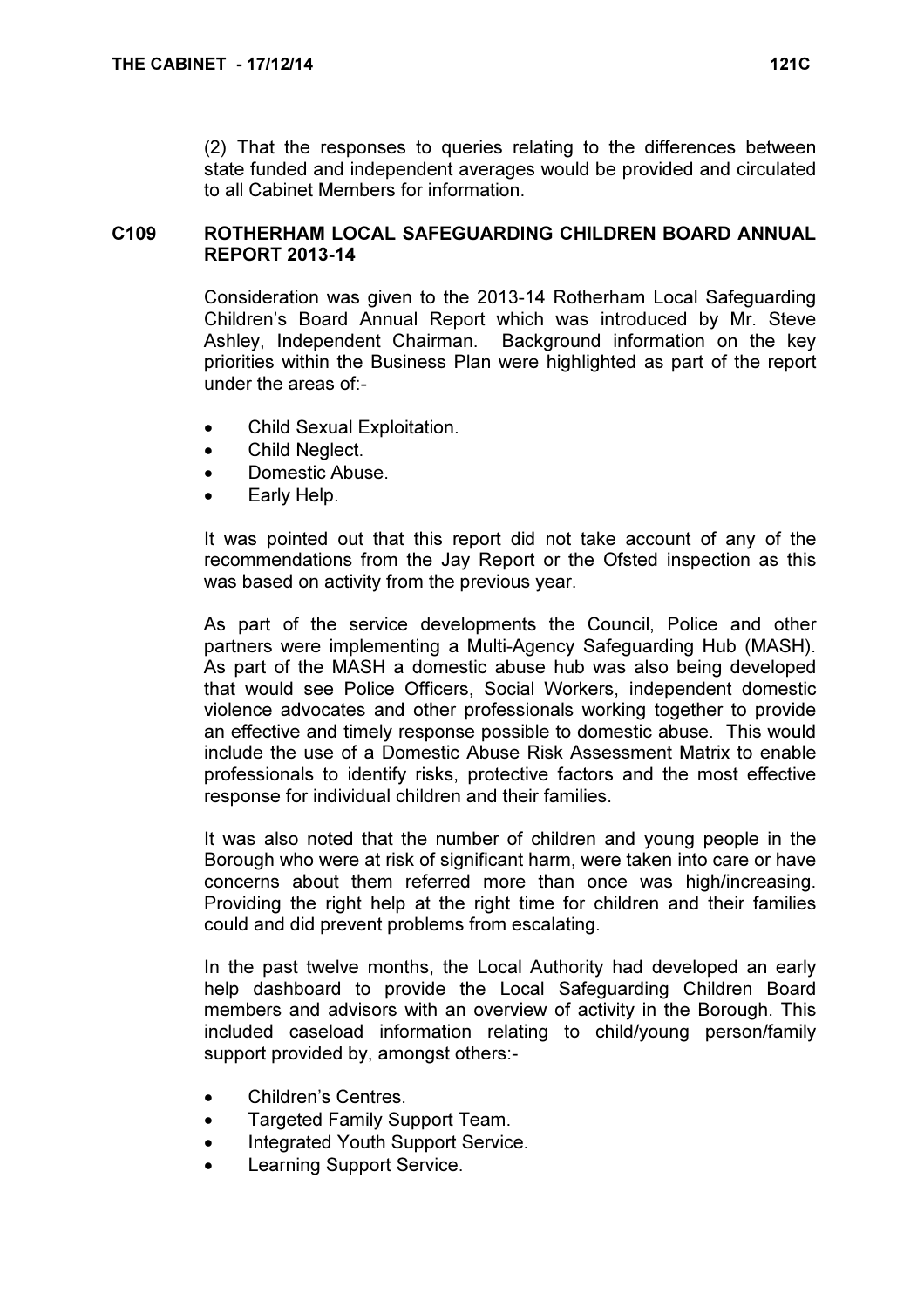As previously reported there were still concerns over data quality and the concerns over information interpretation which may be misleading or incorrect. However, it was noted that the concerns relating to front door referrals into children's social care had led to significant improvements in a short period of time.

The Local Safeguarding Children's Board in taking account of the results of the Ofsted Inspection had made changes with regards to the position of the sub-groups and how these would be managed. As a result the Child Sexual Exploitation Sub-Group would be chaired by the Independent Chairman of the Local Safeguarding Children's Board in order to give the independent oversight for the agencies involved. Partner agencies had also joint funded a short term position for the auditing of child sexual exploitation multi-agency work up to the  $1<sup>st</sup>$  April, 2015. The first report by the postholder was to be considered on Friday.

The Improvement Plan also recognised the progress made last year on the relocation of services into Riverside House into a multi-agency team and this would continue to be monitored and challenged where appropriate by the Local Safeguarding Children's Board.

Responses were provided to queries by Cabinet Members about the right information and data being available in a timely fashion and it was noted that action was already being taken to address concerns with South Yorkshire Police by the four Local Safeguarding Children's Boards.

Rotherham's Local Safeguarding Children's Board was making good progress of the auditing process and had robustly improved its processes. In addition, any outstanding actions were submitted to agencies in writing asking that they respond with what action was being taken, when this would be completed and specific dates. In the event that this request was not forthcoming this would be escalated to senior priority within the respective agency.

Concerns expressed by Cabinet Members with regards to "big data" and the detail in the report about incidents resulting in investigation were clarified, which were closely monitored by the Local Safeguarding Children's Board.

The Acting Strategic Director of Children and Young People's Services also pointed out that the successful in principle Challenge Award Bid had been placed on hold pending the outcome of the Corporate Governance Inspection.

When looking at the I.T. systems and the need to share information between agencies, the Child Sexual Exploitation Team had an added advantage with the inclusion of a Police Data Analyst.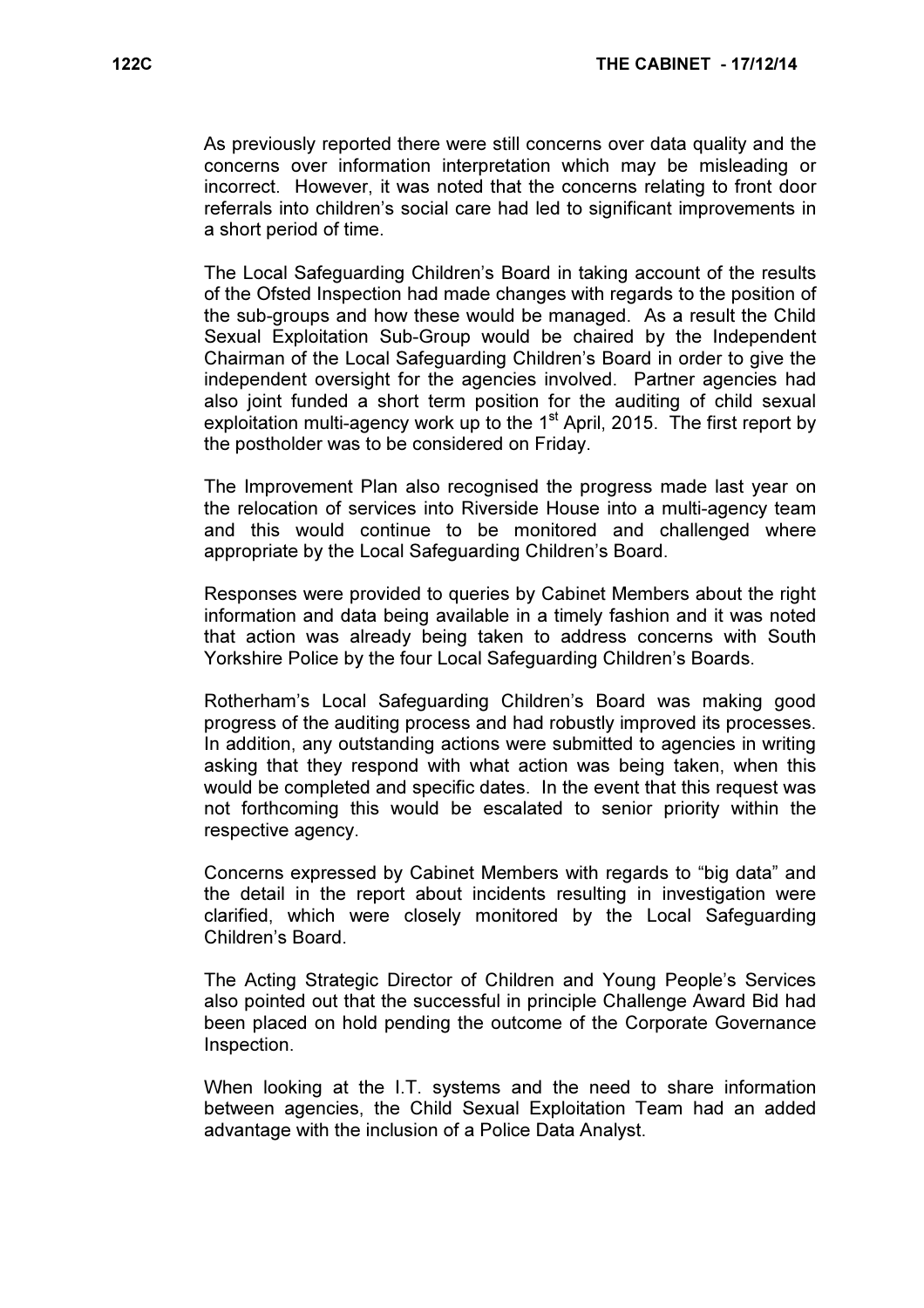It was also reported that the first meeting between the Chairmen of the Health and Wellbeing Board and the Local Safeguarding Children's Board had taken place as to how they could work together in more joined up way.

The Ofsted Inspection had also made reference to the low number of Serious Case Reviews over the past four years and the Local Children's Safeguarding Board were aware of the thresholds and also expressed some surprise at the low number of referrals to the Department for Education in terms of incidents. The Serious Case Review Panel assessed requests against set criteria or offered challenge as to whether a Serious Case Review was recommended or not. It was noted that the numbers had been lower nationally over the last three to four years and not just in Rotherham, but Serious Case Reviews were expensive and few people were in a position to be authors of Serious Case Reviews.

The consideration of specific cases against Serious Case Review criteria were not published in the public domain by the Local Safeguarding Children's Board due to the nature of their confidential content and Serious Case Reviews were not the only or necessarily the best method for learning or improving services. In cases that did proceed to a Serious Case Review the final report was published in the public domain in full.

The Chairman of the Local Safeguarding Children's Board assured Cabinet Members that the audit process was much improved and more effective and information was shared with relevant teams for improvements, which was welcomed and also endorsed by Children and Young People's Services. This provided additional capacity and the different roles and responsibilities all had the same aims to work towards improving services for children.

The powers of the Local Safeguarding Children's Board were limited when unsatisfactory outcomes were identified, but as noted previously any concerns of unmet requests for action were escalated to the most senior level. In terms of the involvement of Elected Members, the Cabinet Member for Education and Children's Services also sat on the Local Safeguarding Children's Board and the Annual Report was also considered by the relevant Scrutiny Select Commission.

Resolved:- That the report be received as an introduction to the 2013-14 Rotherham Local Safeguarding Children Board Annual Report, updating on the requirements and work of Rotherham's Local Safeguarding Children Board to safeguard children and young people in the Borough.

### C110 RLSCB CHILD SEXUAL EXPLOITATION ACTION PLAN 2014/15 SECOND QUARTER REPORT

 Councillor Beaumont, Cabinet Member for Education and Children's Services, introduced a report by the Acting Strategic Director for Children and Young People's Services which highlighted the progress made in the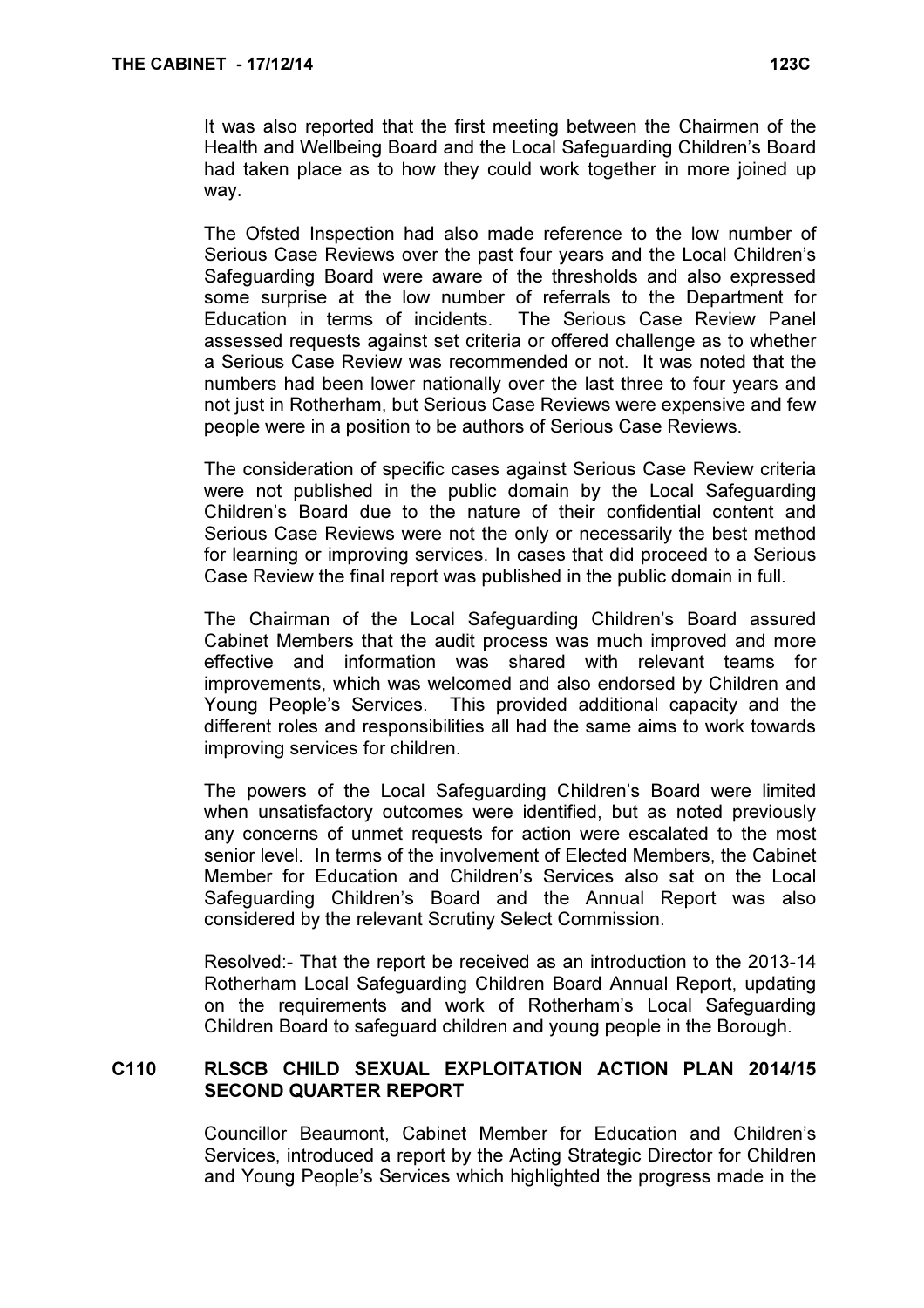delivery of the Rotherham CSE Strategy and Action plan in the second quarter of 2014/15 and the next steps across the three key priorities of Prevent, Protect and Pursue.

The recommendations of the Jay Report and the others added since have been incorporated into the Child Sexual Exploitation Action Plan and would be reported on in future progress reports to the Local Safeguarding Children's Board and Cabinet.

During September the Council underwent an inspection of Children's Services and were also one of eight authorities subject to a Thematic Inspection of Child Sexual Exploitation by Ofsted.

Although this report focused on progress achieved between June – September 2014, additional content and information on key development activity since the report publication had also been included.

The findings from the eight Thematic inspections were published in a single report on the  $19<sup>th</sup>$  November, 2014. The report discussed good and poor practice across the eight authorities chosen, but did not identify any detail to a specific authority. The report highlighted twenty recommendations for all Local Authorities, their partners and Local Safeguarding Boards to take forward. These recommendations were currently being considered and any newly identified issues would be incorporated into the existing action plan.

It was also noted that a new child sexual exploitation lead had also been appointed who would assess the multi-agency contributions to child sexual exploitation and pull together the strategy and action plan. This operational team co-ordinator would pull all the relevant threads together.

The concerns about the appointment of a person to oversee the work of the mutli-agency safeguarding hub were still being addressed to ensure the right sort of person to deliver on this was appointed.

The action plan with the inclusion of all the recommendations arising from the Jay Report and relevant inspections had made it a little unwieldy and it would form part of the operational co-ordinator's role to give the action plan more focus and actions include responsible named individuals. The responsibility for the success of the action plan lay with the Local Safeguarding Children's Board.

Cabinet Members also noted the data summary in relation to Pursue and suggested that a representative from South Yorkshire Police be present to answer any queries when the quarterly report was considered.

The Overview and Scrutiny Management Board had also commissioned two scrutiny meetings to consider the recommendations of the Jay Report on the  $12<sup>th</sup>$  and  $18<sup>th</sup>$  December, 2014 and would be looking further to the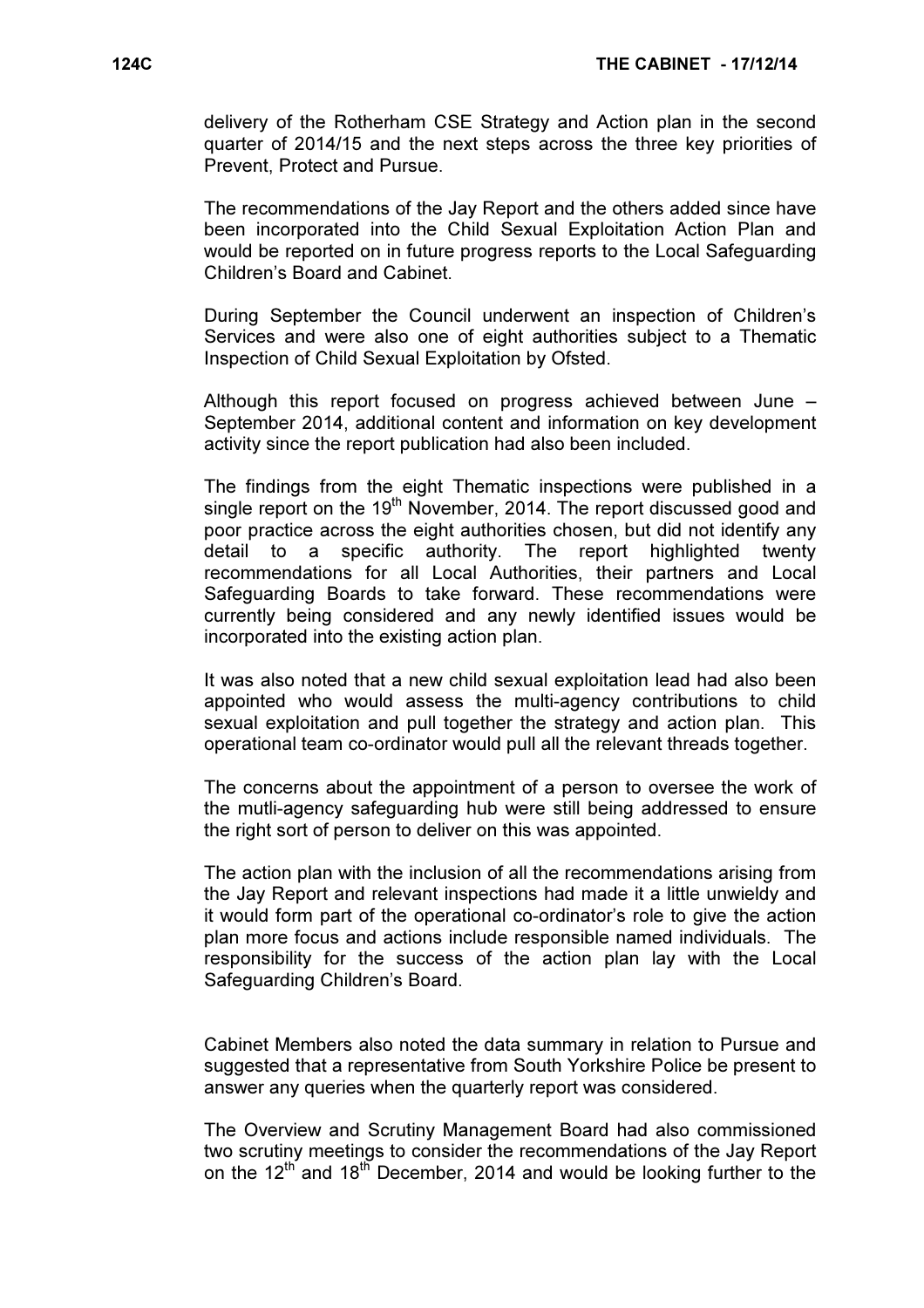Local Safeguarding Children's Board to ensure the contents and the subsequent actions in the action plan were right.

Cabinet Members also sought progress on the delays associated with the Crown Prosecution Service, position of the Single Line Manager recommended by Ofsted and whether the voice of the child had been included in the development plan, given that this report was for the second quarter ending  $30<sup>th</sup>$  September, 2014 and were informed that the models used within other Local Authorities and the taking account of questions in listening to the needs of the child and their families.

In terms of the Crown Prosecution Service it was noted that this issue had been escalated, but a response was still awaited.

Resolved:- (1) That the progress be noted and the further development areas be endorsed.

(2) That Police attendance be considered when the next quarter report was presented to the Cabinet.

# C111 GENERAL ENFORCEMENT POLICY

 Councillor Godfrey, Cabinet Member for Safe and Attractive Neighbourhoods, introduced a joint report by the Strategic Directors for Environment and Development Services and Neighbourhoods and Adult Services, which detailed the review and update of the Council's General Enforcement Policy following the publication of the new Regulators' Code (Better Regulation Delivery Office [BRDO]) in April, 2014. The Regulator's Code was a statutory document detailing how regulators should carry out their functions.

The Council had a wide enforcement remit covering many and diverse statutory functions. The General Enforcement Policy outlined Rotherham Council's approach to securing fair, practical, and consistent enforcement, conducted in a transparent manner. Legislation could at times appear complicated, but this Policy aimed to make the Council's practices clear, straightforward and accessible.

This Policy also details the enforcement methods deployed and was intended to provide general guidance as to these methods and the approach for individuals and businesses who lived, traded or visited the Borough.

(1) Resolved:- That the proposed wording of a new General Enforcement Policy be noted.

(2) Recommended:- That the commencement of consultation on the revision of the new draft General Enforcement Policy be approved.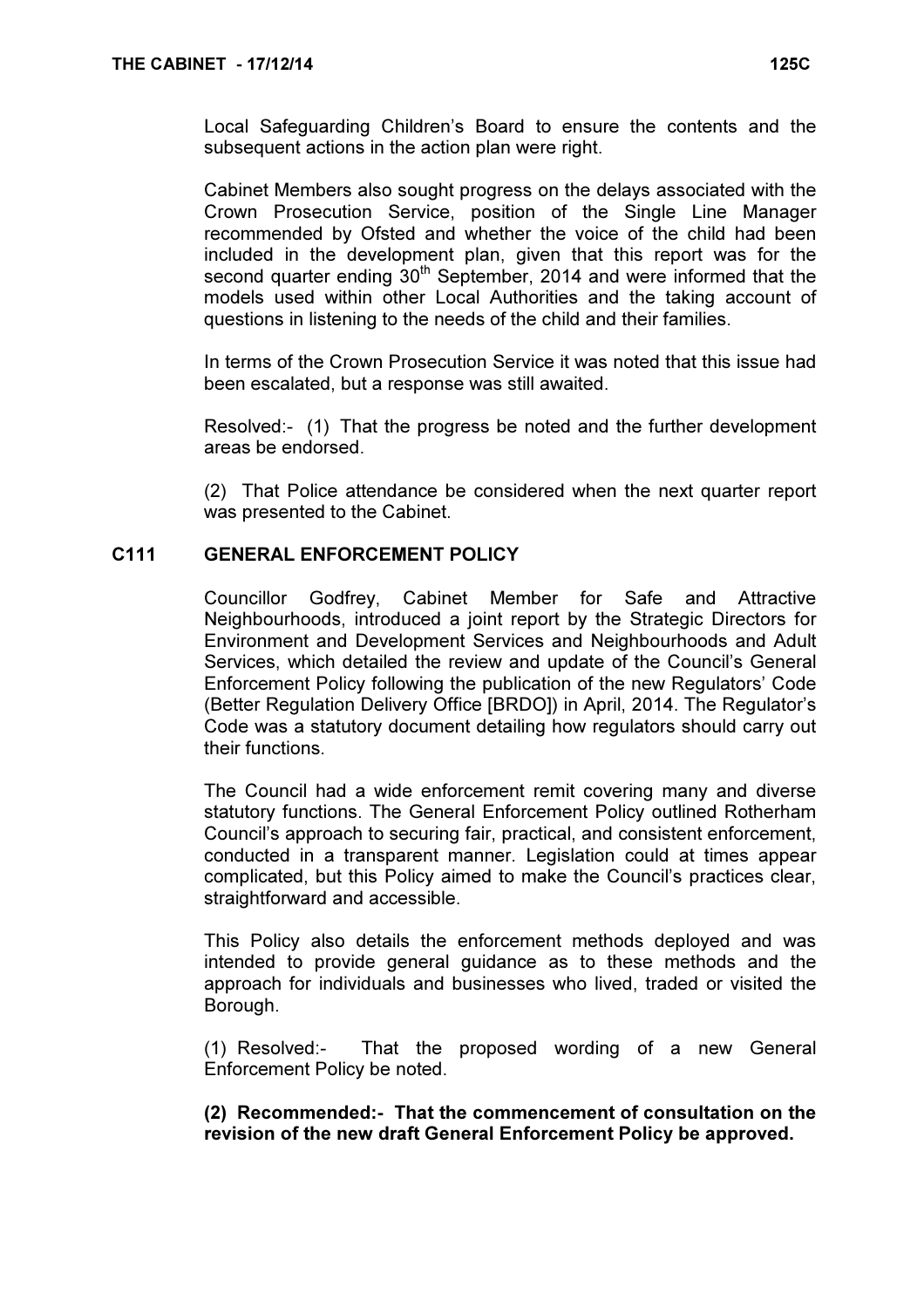#### C112 PRIVATE RENTED SECTOR - SELECTIVE LICENSING

Further to Minute No. 216 of the meeting of the Cabinet held on  $19<sup>th</sup>$ March, 2014, Councillor Godfrey, Cabinet Member for Safe and Attractive Neighbourhoods, introduced a report by the Strategic Director for Neighbourhoods and Adult Services, which provided detail of the feedback from the consultation (in which over two thirds of residents expressed support for a mandatory Selective Licensing scheme), and made recommendations based on the responses, comments and representations made.

In considering the use of Selective Licensing powers the assessment provided a range of considerations which needed to be balanced in determining the way forward. There have been three options appraised:-

- To designate areas for Selective Licensing.
- Support for a landlord led voluntary scheme.
- To do nothing. These options were discussed and reflected the current position arising from the initial Business Case, consultation and the consequential changes highlighted as part of the report. The appraisal presented evidence for and against each option.

The appraisal presented as part of the evidence for and against each option was set out in detail as part of the report along with the finance and risks and uncertainties associated with each option.

Consideration was given to the option for a voluntary landlord led scheme and whilst this had some merits a voluntary scheme wold not provide any compulsion to register or penalty for failing to register. It was noted that a voluntary scheme did not oblige the landlords, who needed to improve their tenancy and property management, to join and they were able to avoid any further obligations unless they were detected through routine enforcement methods.

Following appraisal of the consultation responses it was proposed that the scheme focus on specific areas in the four areas of:-

- Masbrough.
- Eastwood.
- South East Maltby.
- Dinnington.

This had also resulted in the number of properties for inclusion being reduced from 2,000 to 1,400. The originally suggested fee of £687 had been reviewed as a result of the expected reduction in the number of licensable properties and a review of the processing methods for applications, with the aim of reducing the burden on applicants. Comments in the consultation about allowing multiple applications on one form have been considered as appropriate and models from other authorities have been reviewed.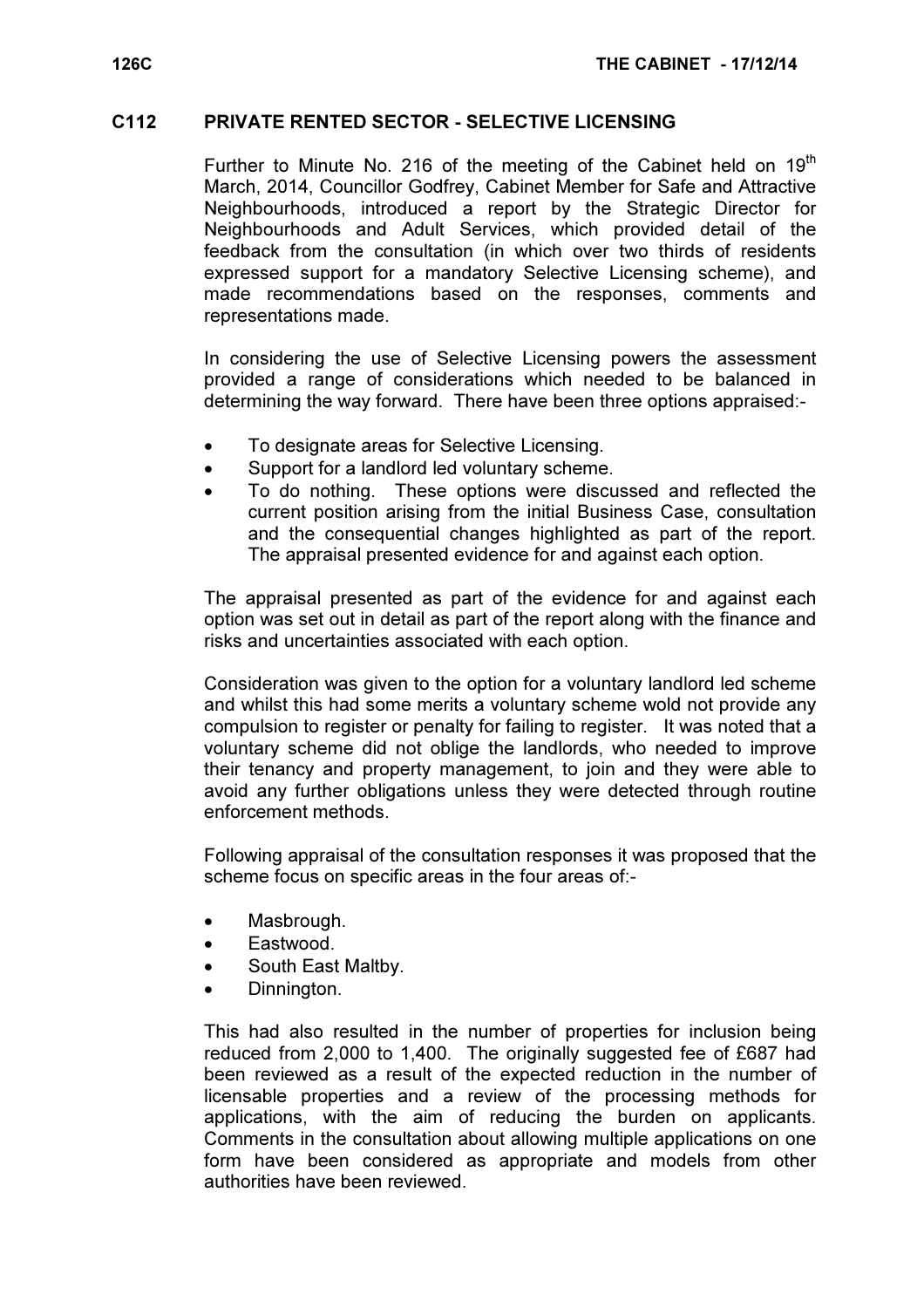Presentation of the options were presented to the Improving Places Select Commission on 23rd July, 2014 and after considerable debate and questioning the Select Commission concluded that, in the areas identified, there was a need for action with regard to private rented sector properties, and, if legal advice was that the Council had to pursue a voluntary scheme, it should be the first course of action. The Improving Places Select Commission, however, made the caveat that, if a voluntary scheme failed, they would wish to see the Council move to a mandatory scheme as quickly as possible.

Cabinet Members were in support of the proposals and could only see this being a benefit to the people of Rotherham in the raising of standards in private rented accommodation.

Resolved:- (1) That there was evidence and considerable public support for the Selective Licensing of Private Rented properties in identified neighbourhoods of the Borough.

(2) That the four areas detailed in this report as Housing Act 2004 Part 3 Selective Licensing areas be designated as per the designations and maps in Appendix 5, together with the standard Licence Conditions in Appendix 9.

(3) That a further report be submitted to the Cabinet on the 18th March, 2015, to agree the licence fees.

(4) That it be noted, following decision to introduce a Selective Licensing scheme, a public notification period of three months is statutorily required ahead of implementation in order to communicate the decision to consultation respondents and the public.

(The Mayor agreed to exempt this item from the call-in procedure on the grounds that it was urgent in that it was legally required to start publicity within seven days of the decision to designate)

(Councillors Doyle, Hoddinott and Hussain left the room whilst this item was discussed on the grounds that they were or had family members who were landlords in the Borough)

# C113 EXCLUSION OF THE PRESS AND PUBLIC

 Resolved:- That, under Section 100A(4) of the Local Government Act 1972, the press and public be excluded from the meeting for the following items of business on the grounds that it involves the likely disclosure of exempt information as defined in Paragraph 3 of Part 1 of Schedule 12A to the Local Government Act 1972 (as amended March 2006) (information relates to finance or business affairs).